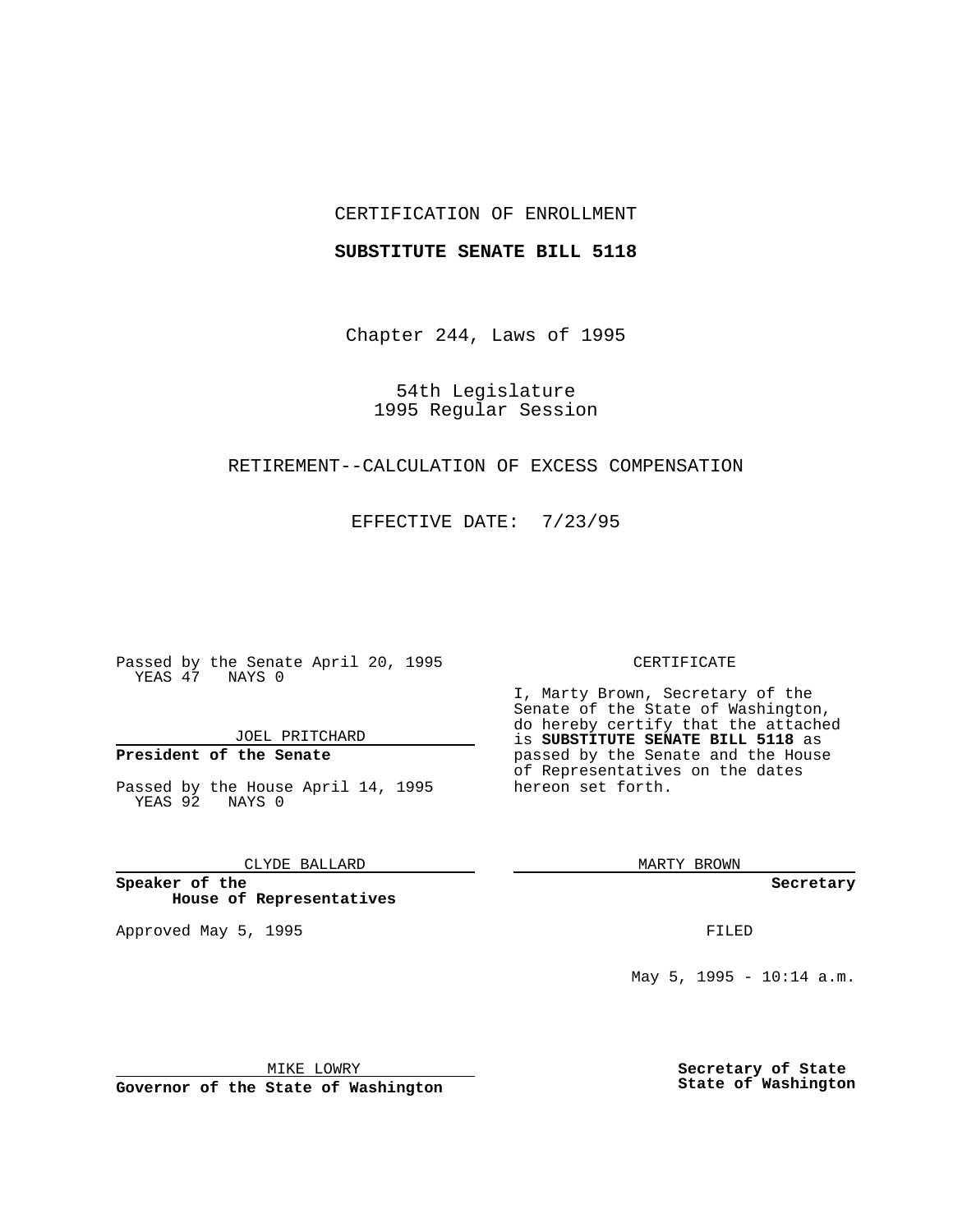# **SUBSTITUTE SENATE BILL 5118** \_\_\_\_\_\_\_\_\_\_\_\_\_\_\_\_\_\_\_\_\_\_\_\_\_\_\_\_\_\_\_\_\_\_\_\_\_\_\_\_\_\_\_\_\_\_\_

\_\_\_\_\_\_\_\_\_\_\_\_\_\_\_\_\_\_\_\_\_\_\_\_\_\_\_\_\_\_\_\_\_\_\_\_\_\_\_\_\_\_\_\_\_\_\_

## AS AMENDED BY THE HOUSE

Passed Legislature - 1995 Regular Session

#### **State of Washington 54th Legislature 1995 Regular Session**

**By** Senate Committee on Ways & Means (originally sponsored by Senators Winsley, Long, Bauer, Loveland and Fraser)

Read first time 02/16/95.

 AN ACT Relating to the calculation of excess compensation for retirement purposes; amending RCW 41.50.150; reenacting and amending RCW 41.40.010; and adding a new section to chapter 41.50 RCW.

BE IT ENACTED BY THE LEGISLATURE OF THE STATE OF WASHINGTON:

 **Sec. 1.** RCW 41.50.150 and 1984 c 184 s 1 are each amended to read as follows:

 (1) The employer of any employee whose retirement benefits are based in part on excess compensation, as defined in this section, shall, upon receipt of a billing from the department, pay into the appropriate retirement system the present value at the time of the employee's retirement of the total estimated cost of all present and future benefits from the retirement system attributable to the excess compensation. The state actuary shall determine the estimated cost using the same method and procedure as is used in preparing fiscal note costs for the legislature. However, the director may in the director's discretion decline to bill the employer if the amount due is less than fifty dollars. Accounts unsettled within thirty days of the receipt of the billing shall be assessed an interest penalty of one percent of the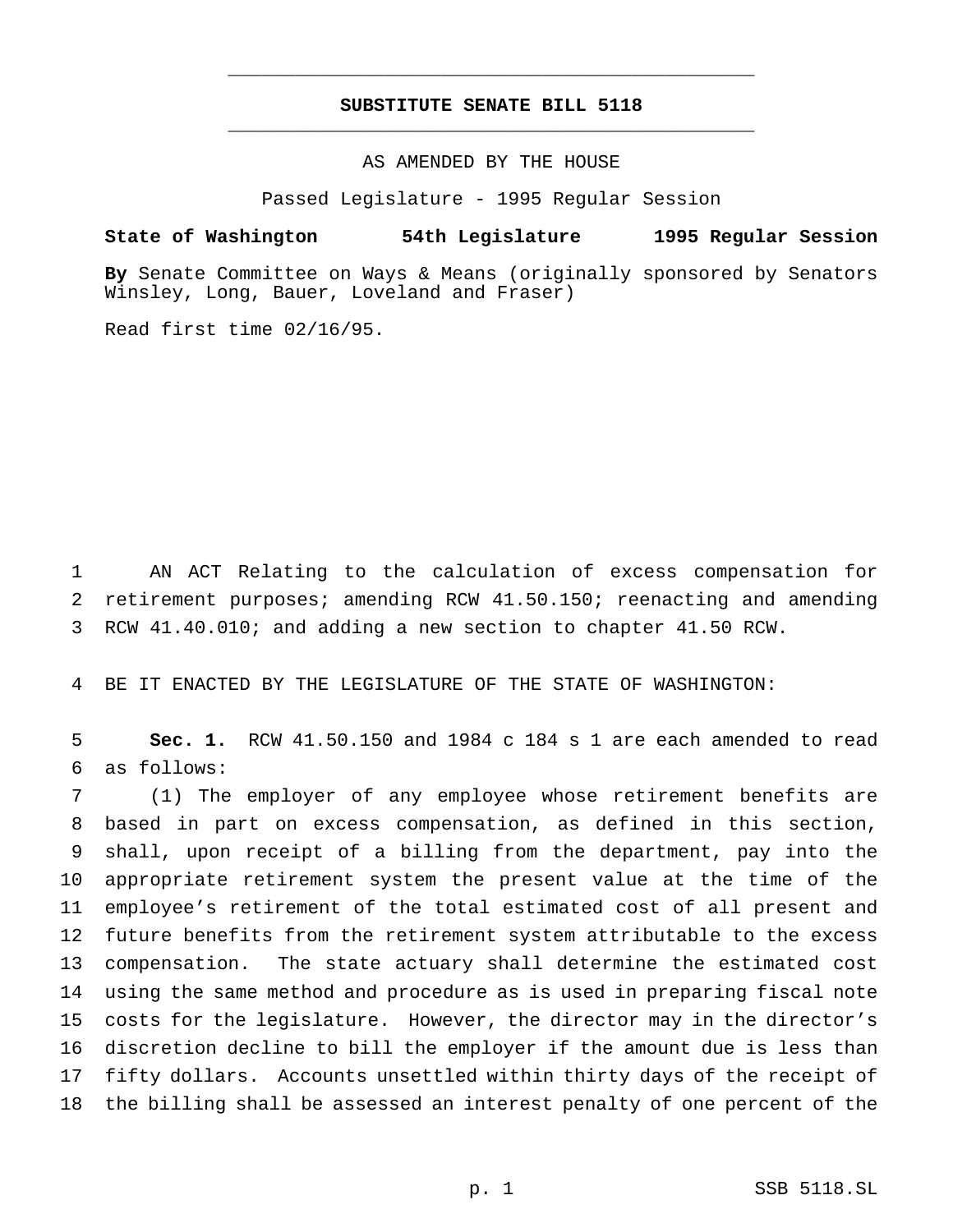1 amount due for each month or fraction thereof beyond the original 2 thirty-day period.

3 (2) "Excess compensation," as used in this section, includes any 4 payment that was used in the calculation of the employee's retirement 5 allowance, except regular salary and overtime( $(\tau)$ ) compensated at up to 6 twice the regular rate of pay. Excess compensation includes but is not 7 limited to:

8 (a) A cash out of unused annual leave in excess of two hundred 9 forty hours of such leave $((7))$ . "Cash out" for purposes of this 10 subsection means any payment in lieu of an accrual of annual leave or 11 any payment added to salary or wages, concurrent with a reduction of 12 annual leave;

13 (b) A cash out of any other form of leave( $(\tau)$ );

14 (c) A payment for, or in lieu of, any personal expense( $(\tau$  and)) or 15 transportation allowance;

16 (d) The portion of any payment, including overtime payments, that 17 exceeds twice the regular rate of pay; and

18 (e) Any other termination or severance payment ((used in the 19 calculation of the employee's retirement allowance. Any payment which 20 is made pursuant to any labor agreement currently in force shall not be 21 deemed excess compensation. Any payments in excess of regular salary 22 and overtime, and two hundred forty hours of unused annual leave made 23 after the expiration of a current contract shall be excess 24 compensation)).

 (3) This section applies to the retirement systems listed in RCW 41.50.030 and to retirements occurring on or after March 15, 1984. Nothing in this section is intended to amend or determine the meaning of any definition in chapter 2.10, 2.12, 41.26, 41.32, 41.40, or 43.43 RCW or to determine in any manner what payments are includable in the calculation of a retirement allowance under such chapters.

31 (4) An employer is not relieved of liability under this section 32 because of the death of any person either before or after the billing 33 from the department.

34 NEW SECTION. **Sec. 2.** A new section, which shall be uncodified, is 35 added to chapter 41.50 RCW to read as follows:

36 The definition of "cash out" added to RCW 41.50.150(2)(a) by this 37 act is a clarification of the legislature's original intent regarding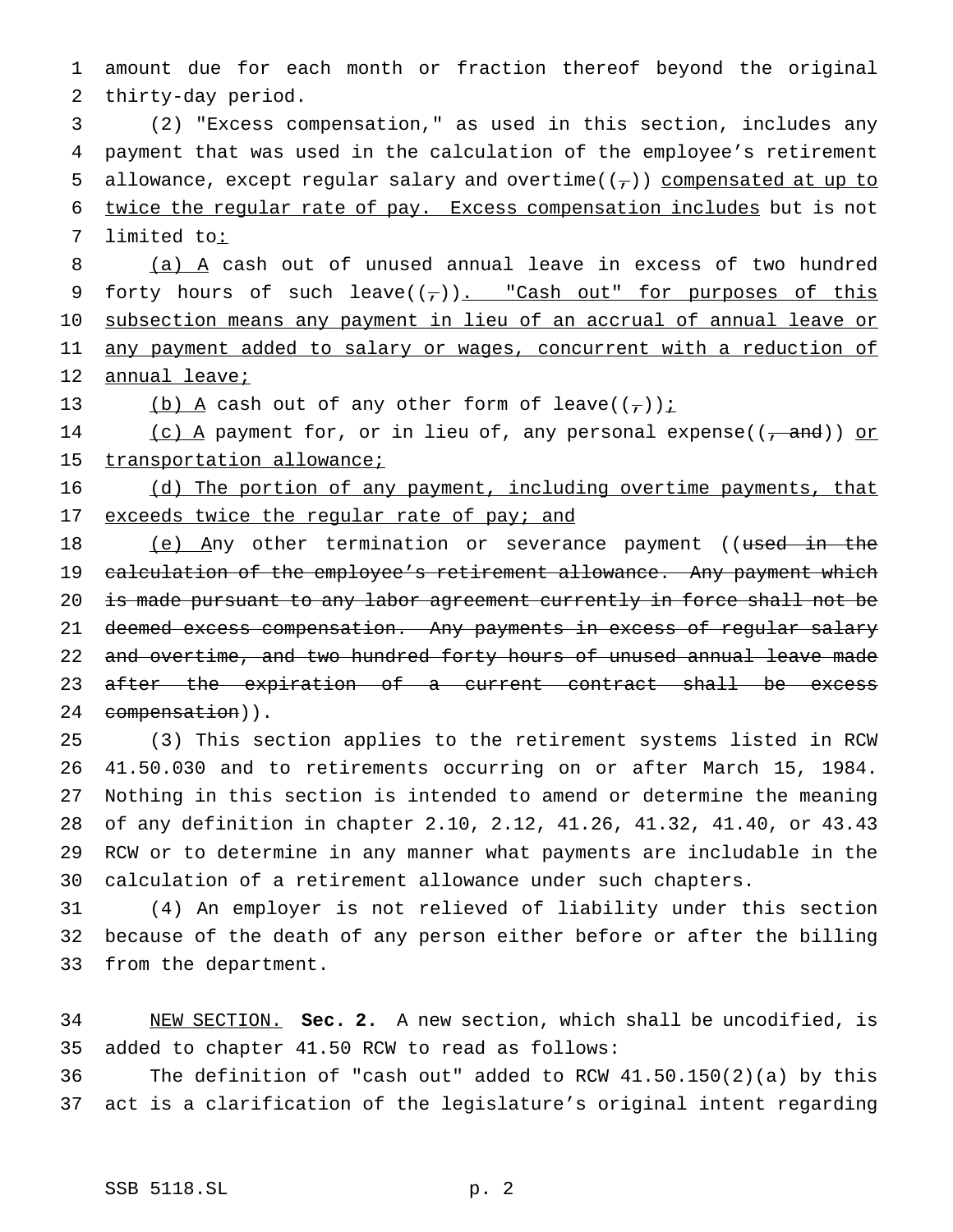the meaning of the term. The definition of "cash out" applies retroactively to payments made before the effective date of this act.

 **Sec. 3.** RCW 41.40.010 and 1994 c 298 s 2, 1994 c 247 s 5, 1994 c 197 s 23, and 1994 c 177 s 8 are each reenacted and amended to read as follows:

 As used in this chapter, unless a different meaning is plainly required by the context:

 (1) "Retirement system" means the public employees' retirement system provided for in this chapter.

 (2) "Department" means the department of retirement systems created in chapter 41.50 RCW.

 (3) "State treasurer" means the treasurer of the state of Washington.

 (4)(a) "Employer" for plan I members, means every branch, department, agency, commission, board, and office of the state, any political subdivision or association of political subdivisions of the state admitted into the retirement system, and legal entities authorized by RCW 35.63.070 and 36.70.060 or chapter 39.34 RCW; and the term shall also include any labor guild, association, or organization the membership of a local lodge or division of which is comprised of at least forty percent employees of an employer (other than such labor guild, association, or organization) within this chapter. The term may also include any city of the first class that has its own retirement system.

 (b) "Employer" for plan II members, means every branch, department, agency, commission, board, and office of the state, and any political subdivision and municipal corporation of the state admitted into the retirement system, including public agencies created pursuant to RCW 35.63.070, 36.70.060, and 39.34.030.

 (5) "Member" means any employee included in the membership of the retirement system, as provided for in RCW 41.40.023. RCW 41.26.045 does not prohibit a person otherwise eligible for membership in the retirement system from establishing such membership effective when he or she first entered an eligible position.

(6) "Original member" of this retirement system means:

 (a) Any person who became a member of the system prior to April 1, 1949;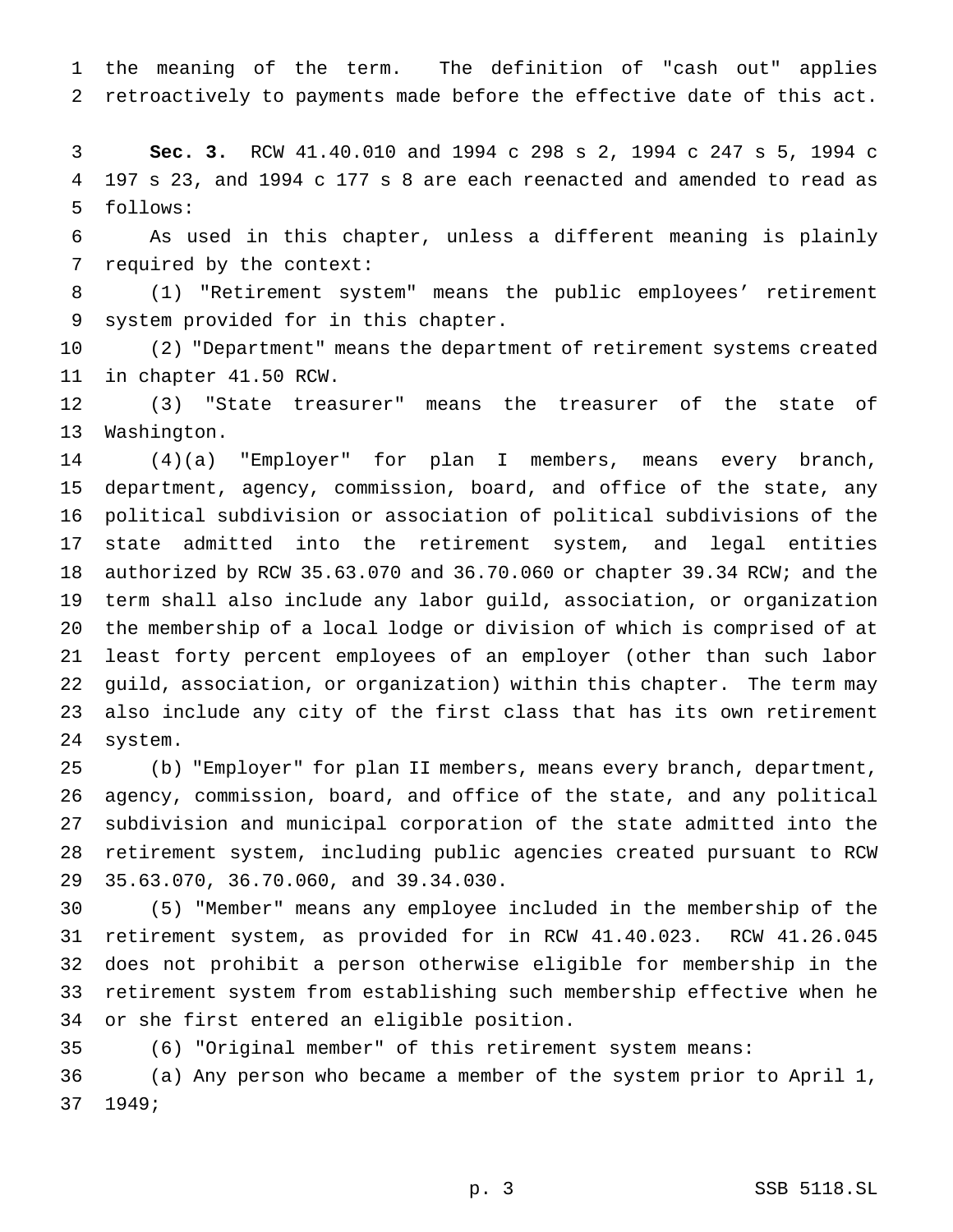(b) Any person who becomes a member through the admission of an employer into the retirement system on and after April 1, 1949, and prior to April 1, 1951;

 (c) Any person who first becomes a member by securing employment with an employer prior to April 1, 1951, provided the member has rendered at least one or more years of service to any employer prior to October 1, 1947;

 (d) Any person who first becomes a member through the admission of an employer into the retirement system on or after April 1, 1951, provided, such person has been in the regular employ of the employer for at least six months of the twelve-month period preceding the said admission date;

 (e) Any member who has restored all contributions that may have been withdrawn as provided by RCW 41.40.150 and who on the effective date of the individual's retirement becomes entitled to be credited with ten years or more of membership service except that the provisions relating to the minimum amount of retirement allowance for the member upon retirement at age seventy as found in RCW 41.40.190(4) shall not 19 apply to the member;

 (f) Any member who has been a contributor under the system for two or more years and who has restored all contributions that may have been withdrawn as provided by RCW 41.40.150 and who on the effective date of the individual's retirement has rendered five or more years of service for the state or any political subdivision prior to the time of the admission of the employer into the system; except that the provisions relating to the minimum amount of retirement allowance for the member upon retirement at age seventy as found in RCW 41.40.190(4) shall not apply to the member.

 (7) "New member" means a person who becomes a member on or after April 1, 1949, except as otherwise provided in this section.

 (8)(a) "Compensation earnable" for plan I members, means salaries or wages earned during a payroll period for personal services and where the compensation is not all paid in money, maintenance compensation shall be included upon the basis of the schedules established by the 35 member's employer. ((Compensation that a member receives for being in standby status is also compensation earnable, subject to the conditions 37 of this subsection. A member is in standby status when not being paid for time actually worked and only when both of the following conditions 39 exist: (i) The member is required to be present at, or in the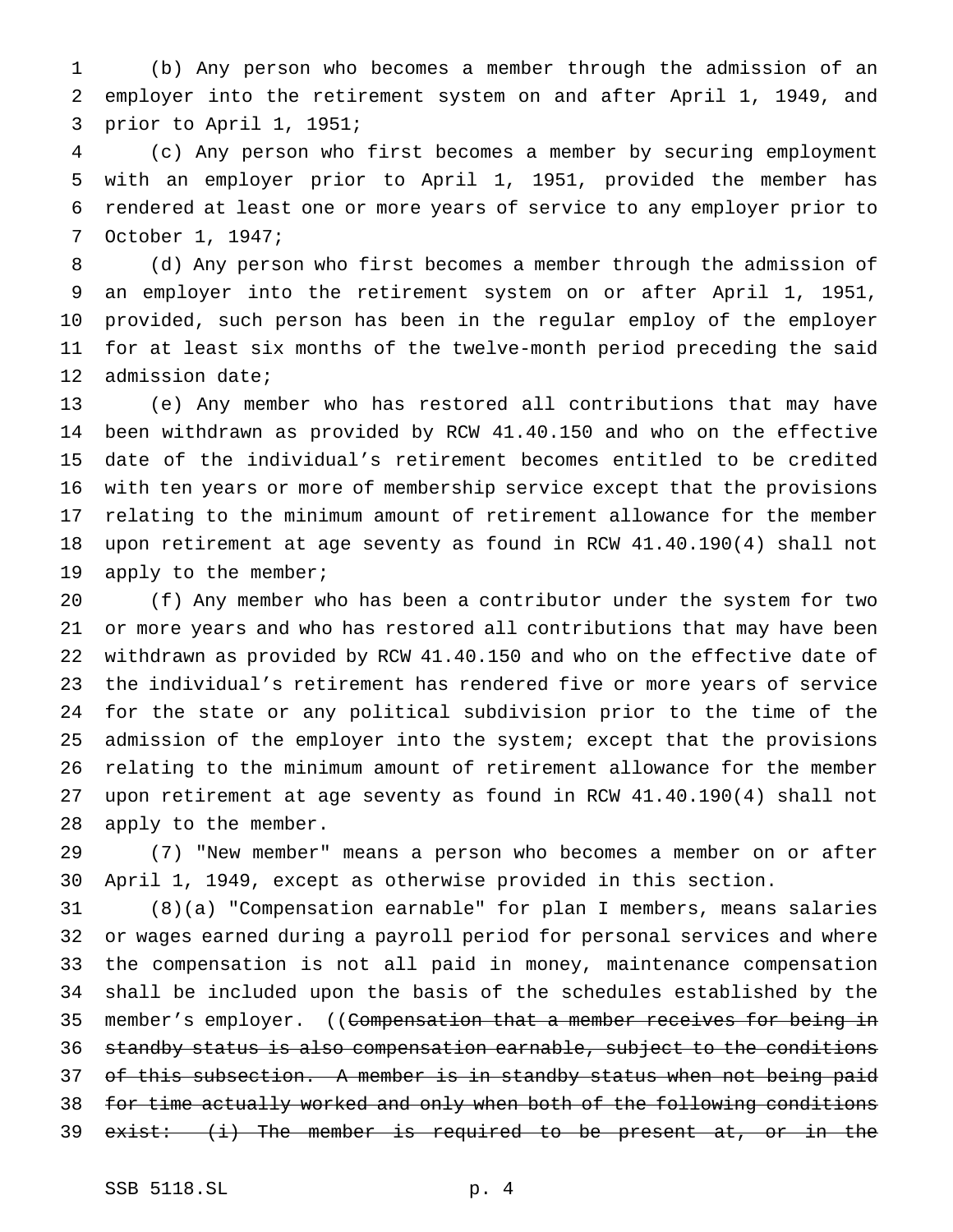immediate vicinity of, a specified location; and (ii) the employer 2 requires the member to be prepared to report immediately for work, if 3 the need arises, although the need may not arise. Standby compensation 4 is regular salary for the purposes of RCW 41.50.150(2).)

 (A) "Compensation earnable" for plan I members also includes the following actual or imputed payments, which are not paid for personal services:

 (I) Retroactive payments to an individual by an employer on reinstatement of the employee in a position, or payments by an employer to an individual in lieu of reinstatement in a position which are awarded or granted as the equivalent of the salary or wage which the individual would have earned during a payroll period shall be considered compensation earnable and the individual shall receive the equivalent service credit;

 (II) If a leave of absence is taken by an individual for the purpose of serving in the state legislature, the salary which would have been received for the position from which the leave of absence was taken, shall be considered as compensation earnable if the employee's contribution is paid by the employee and the employer's contribution is paid by the employer or employee.

 (III) Assault pay only as authorized by RCW 27.04.100, 72.01.045, and 72.09.240;

 (IV) Compensation that a member would have received but for a disability occurring in the line of duty only as authorized by RCW  $25 \quad 41.40.038;$  ((and))

 (V) Compensation that a member receives due to participation in the leave sharing program only as authorized by RCW 41.04.650 through 41.04.670; and

29 (VI) Compensation that a member receives for being in standby 30 status. For the purposes of this section, a member is in standby status when not being paid for time actually worked and the employer 32 requires the member to be prepared to report immediately for work, if 33 the need arises, although the need may not arise. Standby compensation is regular salary for the purposes of RCW 41.50.150(2).

(B) "Compensation earnable" does not include:

 (I) Remuneration for unused sick leave authorized under RCW 41.04.340, 28A.400.210, or 28A.310.490;

 (II) Remuneration for unused annual leave in excess of thirty days as authorized by RCW 43.01.044 and 43.01.041.

p. 5 SSB 5118.SL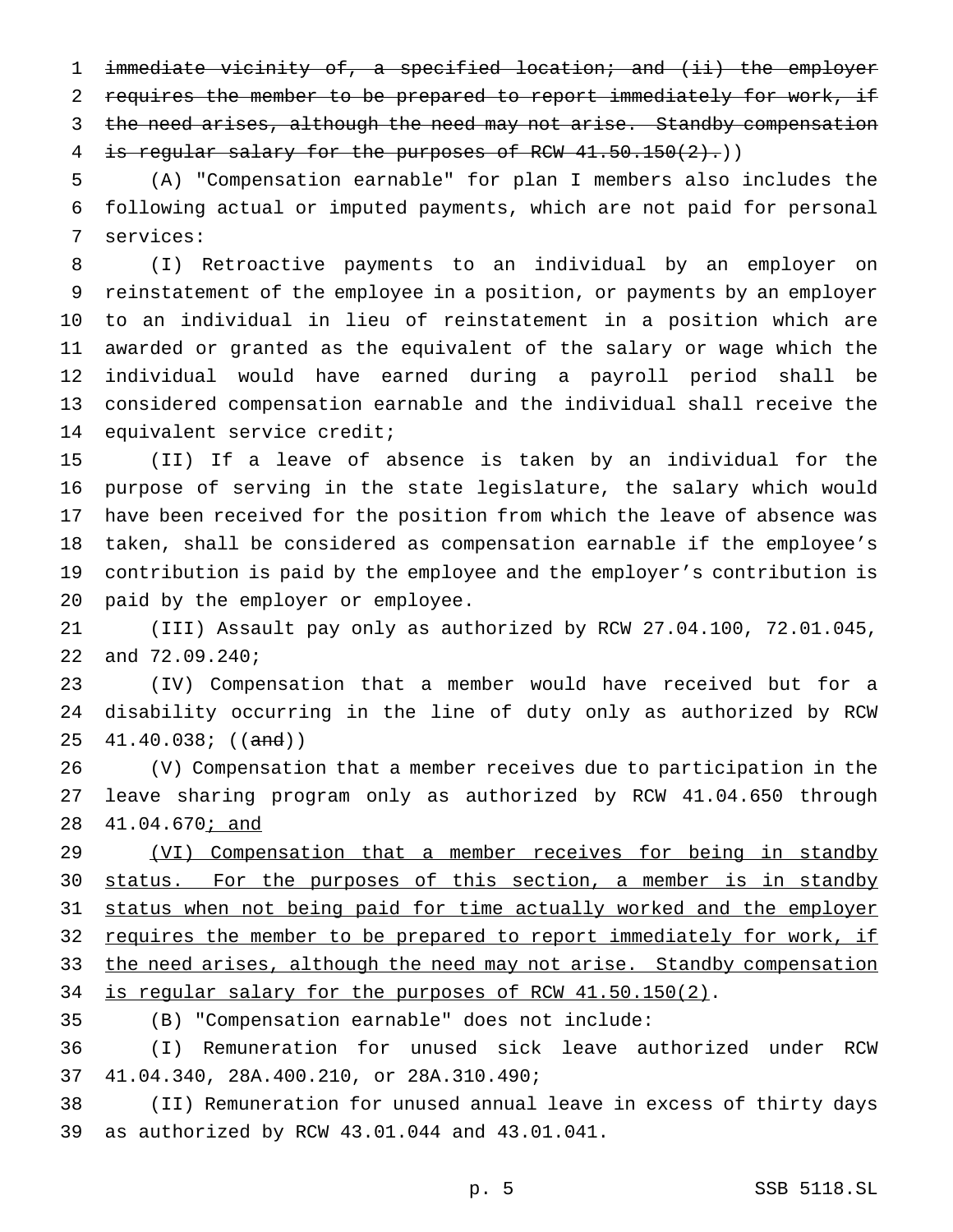(b) "Compensation earnable" for plan II members, means salaries or wages earned by a member during a payroll period for personal services, including overtime payments, and shall include wages and salaries deferred under provisions established pursuant to sections 403(b), 414(h), and 457 of the United States Internal Revenue Code, but shall exclude nonmoney maintenance compensation and lump sum or other payments for deferred annual sick leave, unused accumulated vacation, unused accumulated annual leave, or any form of severance pay. 9 ((Compensation that a member receives for being in standby status is also compensation earnable, subject to the conditions of this 11 subsection. A member is in standby status when not being paid for time 12 actually worked and only when both of the following conditions exist: 13  $(i)$  The member is required to be present at, or in the immediate 14 vicinity of, a specified location; and (ii) the employer requires the 15 member to be prepared to report immediately for work, if the need 16 arises, although the need may not arise. Standby compensation is 17 regular salary for the purposes of RCW 41.50.150(2).)

 "Compensation earnable" for plan II members also includes the following actual or imputed payments, which are not paid for personal services:

 (A) Retroactive payments to an individual by an employer on reinstatement of the employee in a position, or payments by an employer to an individual in lieu of reinstatement in a position which are awarded or granted as the equivalent of the salary or wage which the individual would have earned during a payroll period shall be considered compensation earnable to the extent provided above, and the individual shall receive the equivalent service credit;

 (B) In any year in which a member serves in the legislature, the member shall have the option of having such member's compensation earnable be the greater of:

 (I) The compensation earnable the member would have received had such member not served in the legislature; or

 (II) Such member's actual compensation earnable received for nonlegislative public employment and legislative service combined. Any additional contributions to the retirement system required because compensation earnable under (b)(ii)(B)(II) of this subsection is greater than compensation earnable under (b)(ii)(B)(I) of this subsection shall be paid by the member for both member and employer contributions;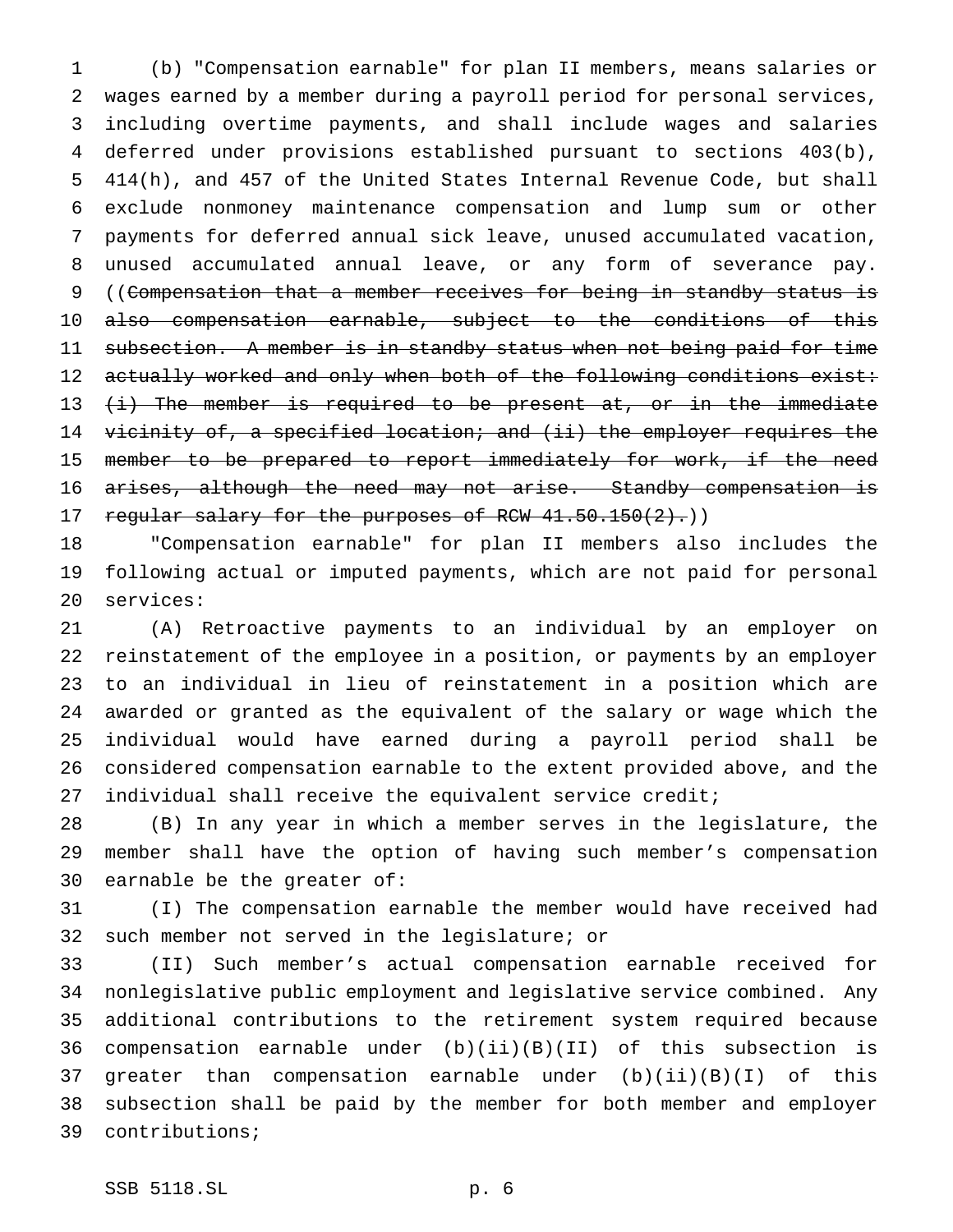(C) Assault pay only as authorized by RCW 27.04.100, 72.01.045, and 72.09.240;

 (D) Compensation that a member would have received but for a disability occurring in the line of duty only as authorized by RCW 5  $41.40.038$ ;  $((and))$ 

 (E) Compensation that a member receives due to participation in the leave sharing program only as authorized by RCW 41.04.650 through 41.04.670; and

 (F) Compensation that a member receives for being in standby 10 status. For the purposes of this section, a member is in standby 11 status when not being paid for time actually worked and the employer 12 requires the member to be prepared to report immediately for work, if the need arises, although the need may not arise. Standby compensation 14 is regular salary for the purposes of RCW 41.50.150(2).

 (9)(a) "Service" for plan I members, except as provided in RCW 41.40.088, means periods of employment in an eligible position or positions for one or more employers rendered to any employer for which compensation is paid, and includes time spent in office as an elected or appointed official of an employer. Compensation earnable earned in full time work for seventy hours or more in any given calendar month shall constitute one service credit month except as provided in RCW 41.40.088. Compensation earnable earned for less than seventy hours in any calendar month shall constitute one-quarter service credit month of service except as provided in RCW 41.40.088. Only service credit months and one-quarter service credit months shall be counted in the computation of any retirement allowance or other benefit provided for in this chapter. Any fraction of a year of service shall be taken into account in the computation of such retirement allowance or benefits. Time spent in standby status, whether compensated or not, is not service.

 (i) Service by a state employee officially assigned by the state on a temporary basis to assist another public agency, shall be considered as service as a state employee: PROVIDED, That service to any other public agency shall not be considered service as a state employee if such service has been used to establish benefits in any other public retirement system.

 (ii) An individual shall receive no more than a total of twelve service credit months of service during any calendar year. If an individual is employed in an eligible position by one or more employers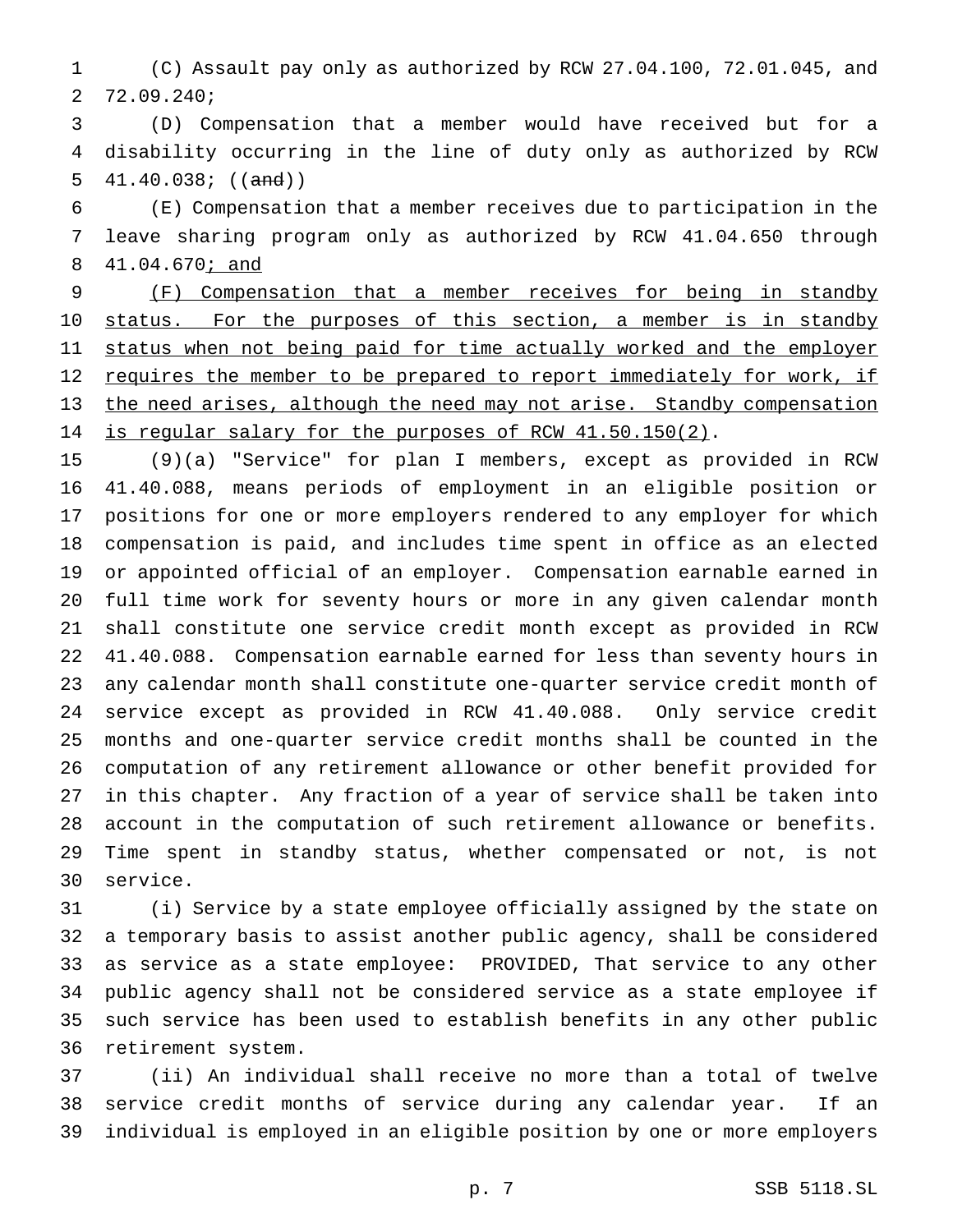the individual shall receive no more than one service credit month during any calendar month in which multiple service for seventy or more hours is rendered.

 (iii) A school district employee may count up to forty-five days of sick leave as creditable service solely for the purpose of determining eligibility to retire under RCW 41.40.180 as authorized by RCW 28A.400.300. For purposes of plan I "forty-five days" as used in RCW 28A.400.300 is equal to two service credit months. Use of less than forty-five days of sick leave is creditable as allowed under this subsection as follows:

 (A) Less than twenty-two days equals one-quarter service credit month;

(B) Twenty-two days equals one service credit month;

 (C) More than twenty-two days but less than forty-five days equals one and one-quarter service credit month.

 (b) "Service" for plan II members, means periods of employment by a member in an eligible position or positions for one or more employers for which compensation earnable is paid. Compensation earnable earned for ninety or more hours in any calendar month shall constitute one service credit month except as provided in RCW 41.40.088. Compensation earnable earned for at least seventy hours but less than ninety hours in any calendar month shall constitute one-half service credit month of service. Compensation earnable earned for less than seventy hours in any calendar month shall constitute one-quarter service credit month of service. Time spent in standby status, whether compensated or not, is not service.

 Any fraction of a year of service shall be taken into account in the computation of such retirement allowance or benefits.

 (i) Service in any state elective position shall be deemed to be full time service, except that persons serving in state elective positions who are members of the teachers' retirement system or law enforcement officers' and fire fighters' retirement system at the time of election or appointment to such position may elect to continue membership in the teachers' retirement system or law enforcement officers' and fire fighters' retirement system.

 (ii) A member shall receive a total of not more than twelve service credit months of service for such calendar year. If an individual is employed in an eligible position by one or more employers the individual shall receive no more than one service credit month during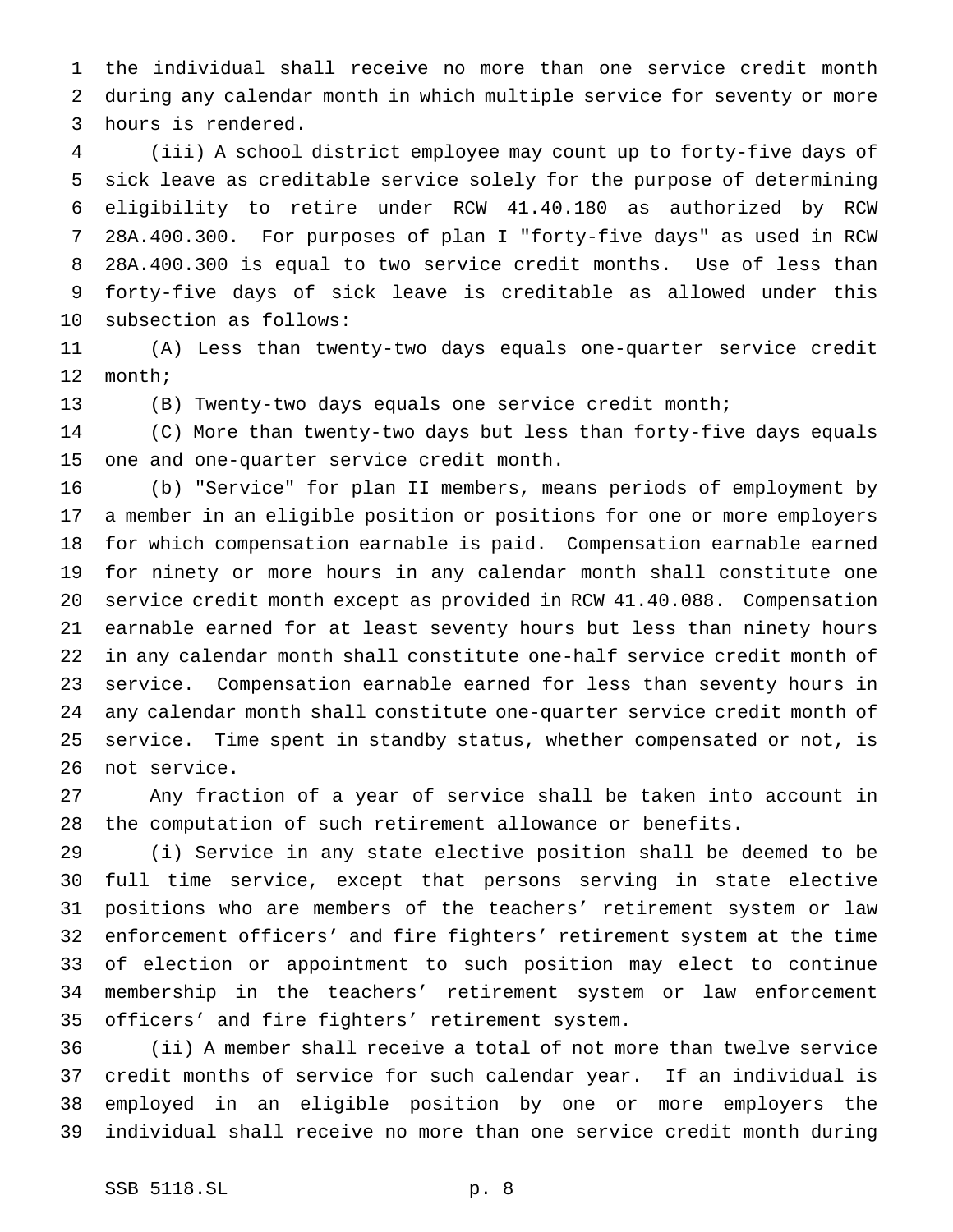any calendar month in which multiple service for ninety or more hours is rendered.

 (iii) Up to forty-five days of sick leave may be creditable as service solely for the purpose of determining eligibility to retire under RCW 41.40.180 as authorized by RCW 28A.400.300. For purposes of plan II "forty-five days" as used in RCW 28A.400.300 is equal to two service credit months. Use of less than forty-five days of sick leave is creditable as allowed under this subsection as follows:

 (A) Less than eleven days equals one-quarter service credit month; (B) Eleven or more days but less than twenty-two days equals one-half service credit month;

(C) Twenty-two days equals one service credit month;

 (D) More than twenty-two days but less than thirty-three days equals one and one-quarter service credit month;

 (E) Thirty-three or more days but less than forty-five days equals one and one-half service credit month.

 (10) "Service credit year" means an accumulation of months of service credit which is equal to one when divided by twelve.

 (11) "Service credit month" means a month or an accumulation of months of service credit which is equal to one.

 (12) "Prior service" means all service of an original member rendered to any employer prior to October 1, 1947.

(13) "Membership service" means:

(a) All service rendered, as a member, after October 1, 1947;

 (b) All service after October 1, 1947, to any employer prior to the time of its admission into the retirement system: PROVIDED, That an amount equal to the employer and employee contributions which would have been paid to the retirement system on account of such service shall have been paid to the retirement system with interest (as computed by the department) on the employee's portion prior to retirement of such person, by the employee or his or her employer, except as qualified by RCW 41.40.023: PROVIDED FURTHER, That employer contributions plus employee contributions with interest submitted by the employee under this subsection shall be placed in the employee's individual account in the employees' savings fund and be treated as any other contribution made by the employee, with the exception that the contributions submitted by the employee in payment of the employer's obligation, together with the interest the director may apply to the employer's contribution, shall be excluded from the calculation of the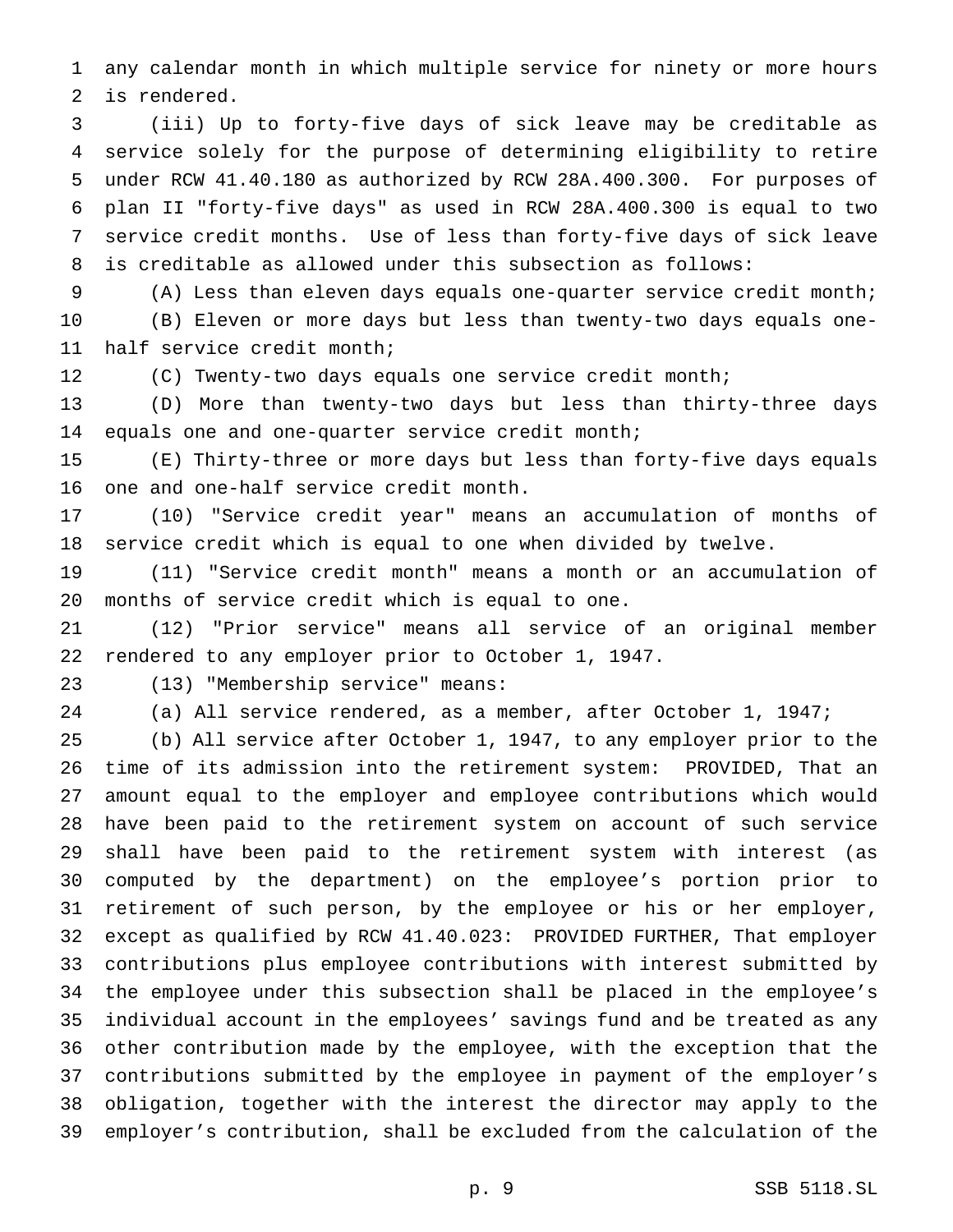member's annuity in the event the member selects a benefit with an annuity option;

 (c) Service not to exceed six consecutive months of probationary service rendered after April 1, 1949, and prior to becoming a member, in the case of any member, upon payment in full by such member of the total amount of the employer's contribution to the retirement fund which would have been required under the law in effect when such probationary service was rendered if the member had been a member during such period, except that the amount of the employer's contribution shall be calculated by the director based on the first month's compensation earnable as a member;

 (d) Service not to exceed six consecutive months of probationary service, rendered after October 1, 1947, and before April 1, 1949, and prior to becoming a member, in the case of any member, upon payment in full by such member of five percent of such member's salary during said period of probationary service, except that the amount of the employer's contribution shall be calculated by the director based on the first month's compensation earnable as a member.

 (14)(a) "Beneficiary" for plan I members, means any person in receipt of a retirement allowance, pension or other benefit provided by this chapter.

 (b) "Beneficiary" for plan II members, means any person in receipt of a retirement allowance or other benefit provided by this chapter resulting from service rendered to an employer by another person.

 (15) "Regular interest" means such rate as the director may determine.

 (16) "Accumulated contributions" means the sum of all contributions standing to the credit of a member in the member's individual account, including any amount paid under RCW 41.50.165(2), together with the regular interest thereon.

 (17)(a) "Average final compensation" for plan I members, means the annual average of the greatest compensation earnable by a member during any consecutive two year period of service credit months for which service credit is allowed; or if the member has less than two years of service credit months then the annual average compensation earnable during the total years of service for which service credit is allowed. (b) "Average final compensation" for plan II members, means the member's average compensation earnable of the highest consecutive sixty

months of service credit months prior to such member's retirement,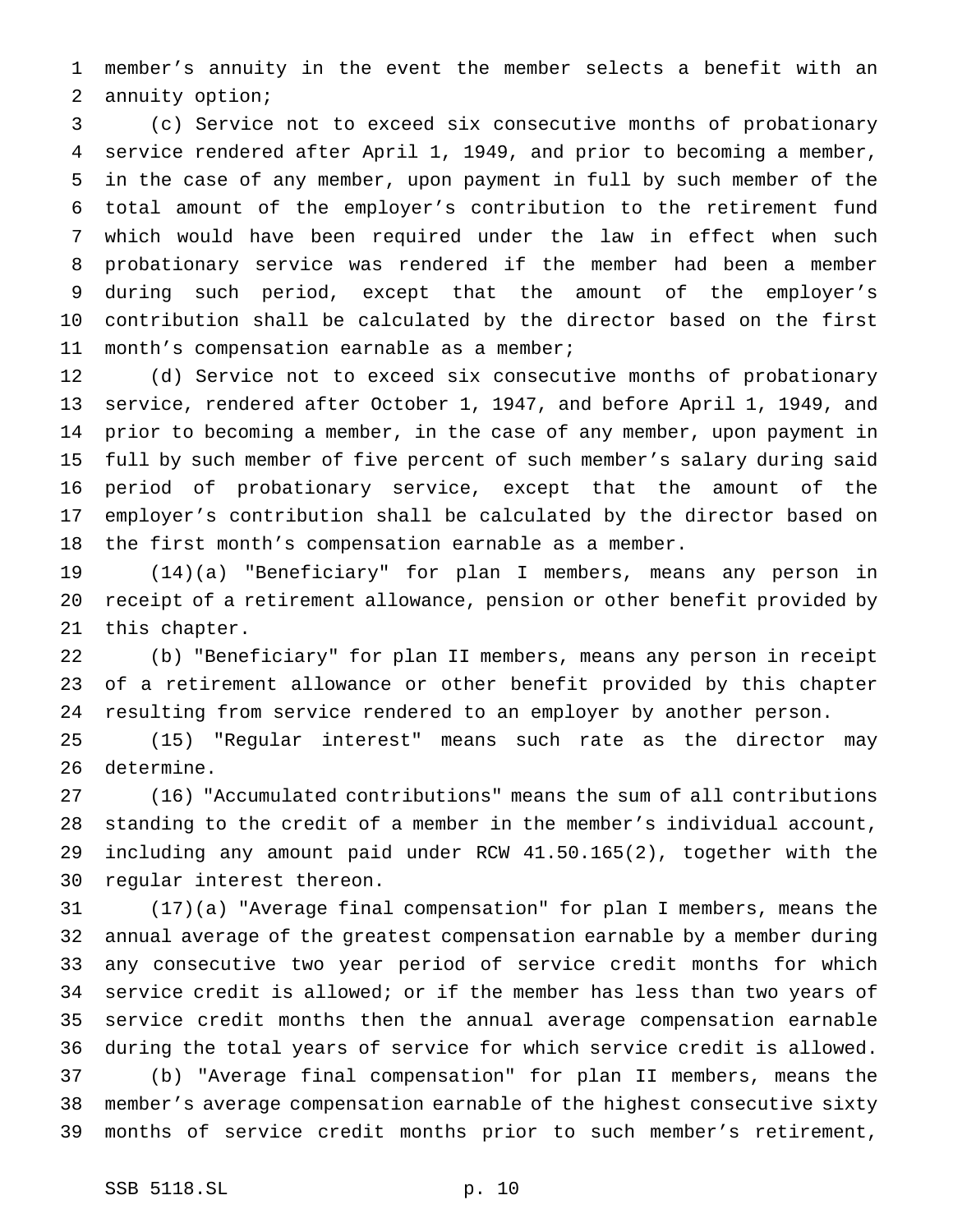termination, or death. Periods constituting authorized leaves of absence may not be used in the calculation of average final compensation except under RCW 41.40.710(2).

 (18) "Final compensation" means the annual rate of compensation earnable by a member at the time of termination of employment.

 (19) "Annuity" means payments for life derived from accumulated contributions of a member. All annuities shall be paid in monthly installments.

 (20) "Pension" means payments for life derived from contributions made by the employer. All pensions shall be paid in monthly installments.

 (21) "Retirement allowance" means the sum of the annuity and the pension.

 (22) "Employee" means any person who may become eligible for membership under this chapter, as set forth in RCW 41.40.023.

 (23) "Actuarial equivalent" means a benefit of equal value when computed upon the basis of such mortality and other tables as may be adopted by the director.

 (24) "Retirement" means withdrawal from active service with a retirement allowance as provided by this chapter.

(25) "Eligible position" means:

 (a) Any position that, as defined by the employer, normally requires five or more months of service a year for which regular compensation for at least seventy hours is earned by the occupant thereof. For purposes of this chapter an employer shall not define "position" in such a manner that an employee's monthly work for that employer is divided into more than one position;

 (b) Any position occupied by an elected official or person appointed directly by the governor for which compensation is paid.

 (26) "Ineligible position" means any position which does not conform with the requirements set forth in subsection (25) of this section.

 (27) "Leave of absence" means the period of time a member is authorized by the employer to be absent from service without being separated from membership.

 (28) "Totally incapacitated for duty" means total inability to perform the duties of a member's employment or office or any other work for which the member is qualified by training or experience.